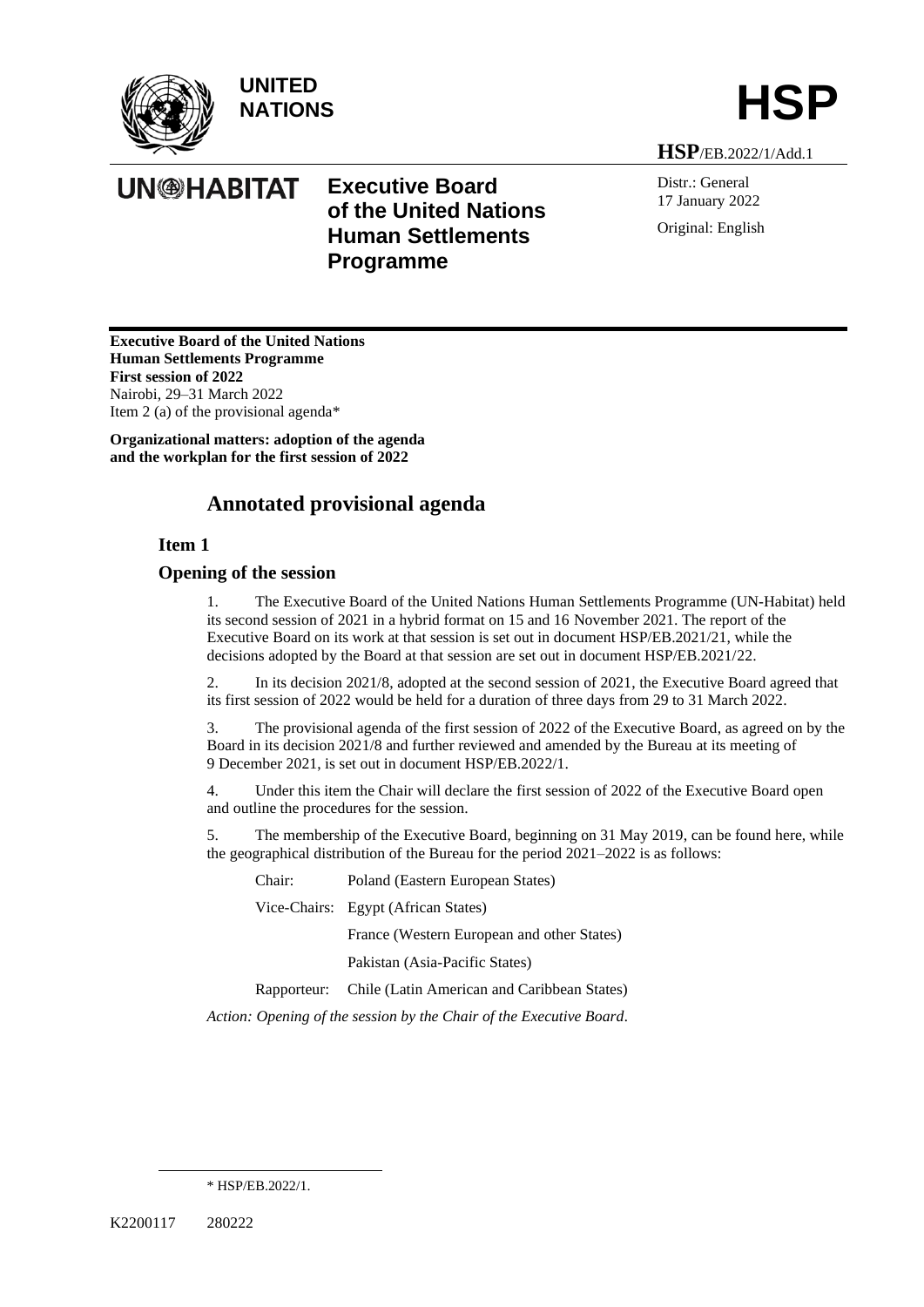# **Organizational matters**

# **(a) Adoption of the agenda and the workplan for the first session of 2022**

6. Under this sub-item, the Chair will inform participants of the Bureau's recommendation that the session be held in a hybrid format, in the light of the evolution of the coronavirus disease (COVID-19) pandemic. The Chair will suggest that the Executive Board work for approximately six hours daily, from 9 a.m. to 12 noon and from 2 to 5 p.m.,<sup>1</sup> with interpretation in the six official languages of the United Nations. The Executive Board will consider and adopt the agenda for the session and decide on the organization of its work. The proposed timetable and organization of work are set out in annex I to the present document.

7. The provisional agenda was decided upon by the Executive Board in paragraph 9 of its decision 2021/8 and subsequently reviewed and amended by the Bureau at its meeting of 9 December 2021 to include the discussions on the schedule of future sessions of the Executive Board under item 14 and consideration and adoption of the outcomes of the session, including the provisional agenda for the next session of the Executive Board, as a new agenda item 15.

*Action: Briefing on organizational matters, including those related to interpretation services, and adoption of the agenda and the workplan for the first session of 2022.*

# *Documentation*

Provisional agenda (HSP/EB.2022/1)

Annotated provisional agenda (HSP/EB.2022/1/Add.1)

List of documents before the Executive Board at its first session of 2022 (HSP/EB.2022/INF/1)

# **(b) Adoption of the report of the Executive Board on the work of its second session of 2021**

8. Under this sub-item, on the recommendation of the Rapporteur, the Executive Board will be invited to adopt the report of the Executive Board on the work of its second session of 2021, held on 15 and 16 November 2021. The report of that session is contained in document HSP/EB.2021/21 and decisions adopted by the Executive Board at that session are set out in document HSP/EB.2021/22.

*Action: Adoption of the report of the Executive Board on the work of its second session of 2021. With reference to the discussions under this item, the Executive Board may wish to consider paragraph 1 of draft decision 2022/[C], as set out in annex II to the present document.*

# *Documentation*

Report of the Executive Board of the United Nations Human Settlements Programme on the work of its second session of 2021 (HSP/EB.2021/21)

Decisions adopted by the Executive Board at its second session for the year 2021 (HSP/EB.2021/22)

# **Item 3**

# **Reports by the chairs of the ad hoc working groups established by the Executive Board**

9. In line with the decisions of the Executive Board, in particular with paragraph 7 of decision 2019/2, by which the ad hoc working group on programmatic, budgetary and administrative matters was established; and paragraph 5 of decision 2019/3, by which the ad hoc working group on the development of a draft stakeholder engagement policy was established; the chairs of the two ad hoc working groups will report on the work of each of those groups.

*Action: Briefings by the chairs of the ad hoc working groups and recommendations of the Executive Board on the basis of the briefings. With reference to the discussions under this item, the Executive Board may wish to consider paragraphs 2 and 3 of draft decision 2022/[C], as set out in annex II to the present document.*

<sup>&</sup>lt;sup>1</sup> All time references are to Nairobi time (UTC + 3).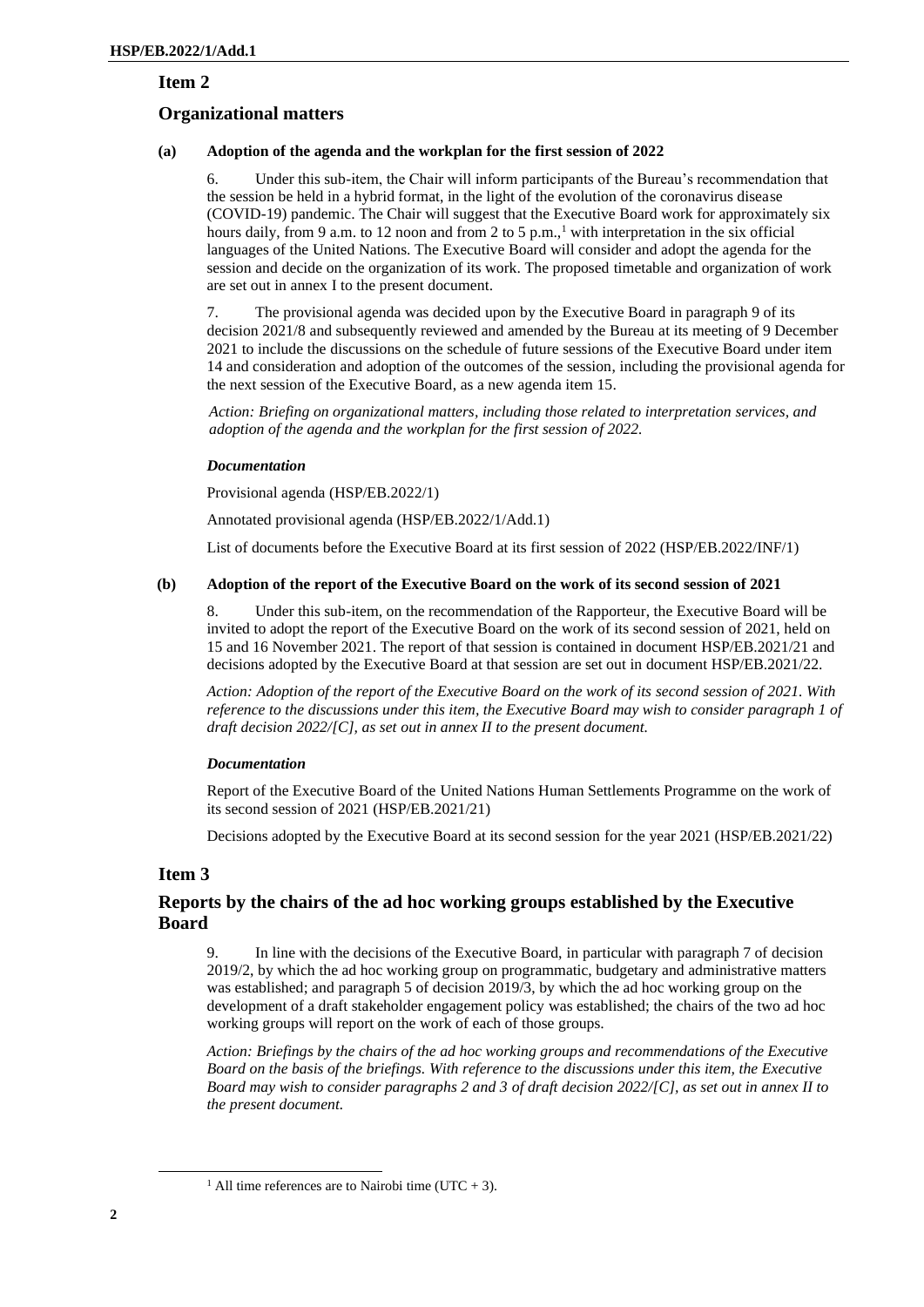# **Financial, budgetary and administrative matters, including the implementation of the resource mobilization strategy in accordance with the strategic plan for the period 2020-2023 and action by UN-Habitat to address geographical and gender imbalances in the composition of its staff**

10. Under this item, the secretariat will introduce the report of the Executive Director on the financial status of the United Nations Human Settlements Programme as at 31 December 2021 in accordance with paragraph 4 of decision 2019/2. The secretariat will also provide an update on the restructuring and financing of UN-Habitat, the implementation of the resource mobilization strategy in accordance with the strategic plan for the period 2020–2023, as well as the status of staffing in UN-Habitat as grounded in equitable geographical distribution and gender parity.

11. The Executive Director will provide a briefing to the Executive Board in preparation for the discussion on financial, budgetary and administrative matters of UN-Habitat.

*Action: Briefing by the Executive Director on financial, budgetary and administrative matters and discussion. The Executive Board may wish to take note of the briefing and of the relevant documentation and formulate further recommendations for follow-up action. With reference to the discussions under this item, the Executive Board may wish to consider paragraphs 5 and 6 of draft decision 2022/[A], as set out in annex II to the present document.*

#### **Documentation**

Report of the Executive Director on the financial status of the United Nations Human Settlements Programme as at 31 December 2021 (HSP/EB.2022/2)

Report of the Executive Director on the staffing of the United Nations Human Settlements Programme as at 31 December 2021 (HSP/EB.2022/2/Add.1)

Report of the Executive Director on progress in the implementation of the resource mobilization strategy in accordance with the United Nations Human Settlements Programme strategic plan for the period 2020–2023 (HSP/EB.2022/2/Add.2)

Report of the Executive Director on recruitment, equitable geographical distribution and gender parity (HSP/EB.2022/2/Add.3)

Report of the Executive Director on the ongoing restructuring of the United Nations Human Settlements Programme (HSP/EB.2022/2/Add.4)

Report of the Executive Director on the interim financial status of the United Nations Human Settlements Programme as at 28 February 2022 (HSP/EB.2022/CRP.1)

# **Item 5**

# **Reports of the Advisory Committee on Administrative and Budgetary Questions relevant to the work and activities of UN-Habitat issued since the previous session of the Executive Board**

12. Under this item, in line with paragraph 9 of decision 2021/8, the secretariat will introduce, if available, any reports of the Advisory Committee on Administrative and Budgetary Questions relevant to the work of UN-Habitat issued since the second session of 2021 of the Executive Board.

*Action: Briefing by the Executive Director on the reports of the Advisory Committee on Administrative and Budgetary Questions relevant to the work of UN-Habitat issued since the second session of 2021 of the Executive Board. The Executive Board may wish to take note of the briefing.*

#### **Documentation**

Reports of the Advisory Committee on Administrative and Budgetary Questions relevant to the work of UN-Habitat issued since the previous session of the Executive Board *(if available)*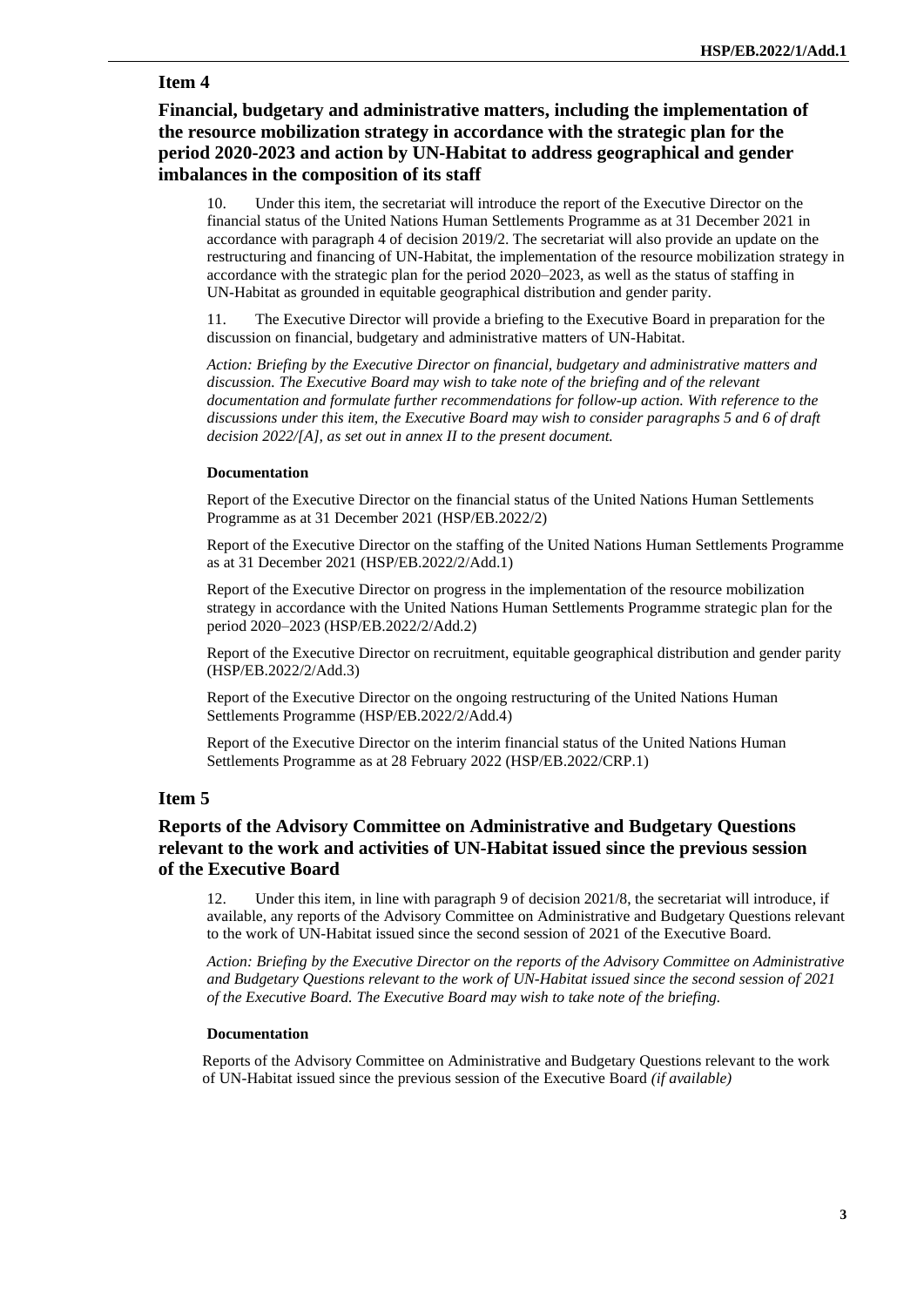# **Status of and discussion on the draft annual work programme of the United Nations Human Settlements Programme and draft budget of the United Nations Habitat and Human Settlements Foundation for 2023**

13. Pursuant to rule 5 (c) of its rule of procedure, the Executive Board has the mandate to approve and oversee the implementation of the annual programme of work and budget. In paragraph 4 (a) of its decision 2019/4, the Executive Board decided that the annual work programme of UN-Habitat and budget of the United Nations Habitat and Human Settlements Foundation would be included in the provisional agenda of the Executive Board sessions for consideration at its first session of each year.

14. In line with paragraph 12 of decision 2021/6, under this item the Executive Director will update the Executive Board on the status of the draft annual work programme of UN-Habitat and the draft budget of the United Nations Habitat and Human Settlements Foundation for 2023, taking into account the recommendations of the ad hoc working group on programmatic, budgetary and administrative matters as required by the Board.

15. The Executive Director will update the Executive Board on the status of the draft work programme and budget for 2023 in preparation for the discussion on this item.

*Action: Update by the Executive Director on the draft annual work programme and budget for 2023 and discussion. With reference to the discussions under this item, the Executive Board may wish to consider paragraphs 1–4 of draft decision 2022/[A], as set out in annex II to the present document.*

#### **Documentation**

Paper on the priorities for the work programme of the United Nations Human Settlements Programme for 2023 in line with the strategic plan for the period 2020–2023 (HSP/EB.2022/3)

Report of the Executive Director on the draft annual work programme of the United Nations Human Settlements Programme and draft budget of the United Nations Habitat and Human Settlements Foundation for 2023 (HSP/EB.2022/4)

# **Item 7**

# **Implementation of the normative and operational activities of UN-Habitat, including reporting on the programmatic activities of UN-Habitat in 2021 and the implementation of subprogrammes, flagship programmes and technical cooperation activities**

16. In accordance with paragraph 6 (b) of decision 2019/4, and paragraph 9 of decision 2021/8, under this item, the Executive Director will provide a briefing on the implementation of the normative and operational activities of UN-Habitat, which will include a briefing on activities at the country level and on the programmatic activities of UN-Habitat, with a focus on a country programme in Afghanistan, the Global Urban Monitoring Framework, the follow-up to the Innovate4Cities 2021 conference organized by UN-Habitat and the Global Covenant of Mayors for Climate and Energy, the twenty-sixth session of the Conference of the Parties to the United Nations Framework Convention on Climate Change, and the road map towards the twenty-seventh session of the Conference of the Parties.

*Action: Briefing by the Executive Director on normative and operational activities. The Executive Board may wish to take note of the briefing by the Executive Director and of the relevant documentation and formulate further recommendations for follow-up action. With reference to the discussions under this item, the Executive Board may wish to consider paragraphs 1–5 of draft decision 2022/[B], as set out in annex II to the present document.*

#### **Documentation**

Report of the Executive Director on the normative and operational activities of the United Nations Human Settlements Programme, focusing on the People's Process in Afghanistan, the global urban monitoring framework and the work on climate change (HSP/EB.2022/5)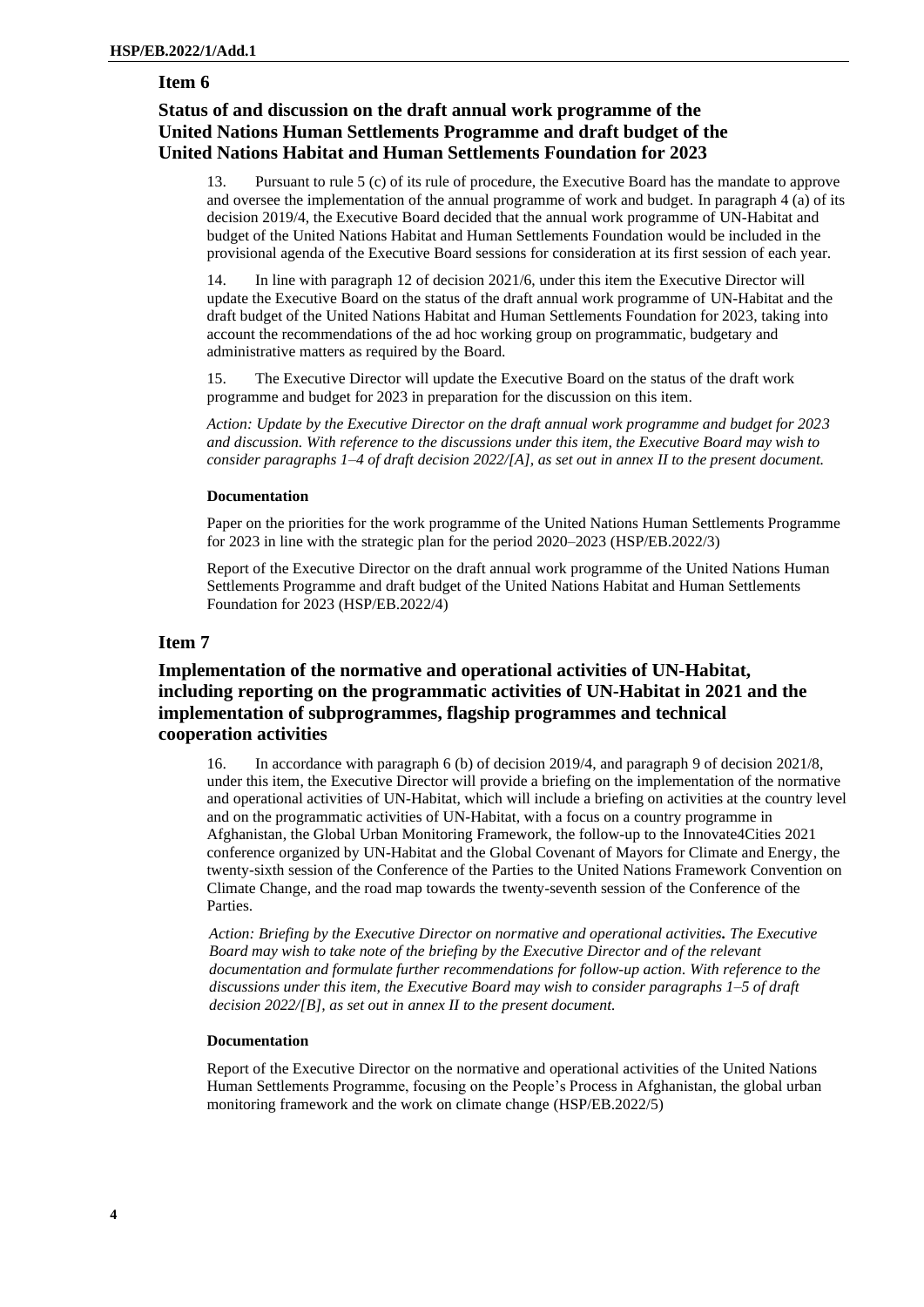# **Preparations for the high-level meeting of the General Assembly on the review of the implementation of the New Urban Agenda**

17. Under this item, the Executive Director will brief the Executive Board on the status of preparations for the high-level meeting to be convened by the President of the General Assembly on the review of the implementation of the New Urban Agenda, to be held on 28 April 2022.

*Action: Update by the Executive Director on the steps taken by the President of the General Assembly and the support provided by UN-Habitat in engaging Member States, the United Nations system and other stakeholders of the New Urban Agenda in preparation for the high-level meeting of the General Assembly on the review of the implementation of the New Urban Agenda. The Executive Board may wish to take note of the briefing by the Executive Director and provide further recommendations for follow-up action. With reference to the discussions under this item, the Executive Board may wish to consider paragraphs 7–9 of draft decision 2022/[B], as set out in annex II to the present document.*

#### **Documentation**

General Assembly resolution 75/224 of 21 December 2020 on the implementation of the outcomes of the United Nations Conferences on Human Settlements and on Housing and Sustainable Urban Development and strengthening of the United Nations Human Settlements Programme (UN-Habitat)

# **Agenda item 9**

# **Preparations for the eleventh session of the World Urban Forum**

18. Under this item, the Executive Director will provide a briefing on the status of preparations for the eleventh session of the World Urban Forum to be held from 26 to 30 June 2022 in Katowice, Poland, under the theme ["Transforming our cities for a better urban future"](https://unhabitat.org/next-year%E2%80%99s-world-urban-forum-in-katowice-poland-to-focus-on-the-future-of-cities).

*Action: Briefing by the Executive Director and discussion. The Executive Board may wish to take note of the briefing by the Executive Director and of the relevant documentation and provide further recommendations for follow-up action. With reference to the discussions under this agenda item, the Executive Board may wish to consider paragraph 2 of draft decision 2022/[B], as set out in annex II to the present document.*

#### **Documentation**

Report of the Executive Director on the preparations for the eleventh session of the World Urban Forum (HSP/EB.2022/6).

### **Item 10**

# **Status of implementation of the resolutions and decisions adopted by the United Nations Habitat Assembly of the United Nations Human Settlements Programme at its first session**

19. Under this item, the Executive Director will provide a briefing on the status of implementation of the resolutions and decisions adopted by the United Nations Habitat Assembly of the United Nations Human Settlements Programme (UN-Habitat Assembly) at its first session, namely resolution 1/1 on the United Nations Human Settlements Programme strategic plan for the period 2020–2023; resolution 1/2 on the United Nations System-Wide Guidelines on Safer Cities and Human Settlements; resolution 1/3 on enhancing capacity-building for the implementation of the New Urban Agenda and the urban dimension of the 2030 Agenda for Sustainable Development; resolution 1/4 on achieving gender equality through the work of the United Nations Human Settlements Programme to support inclusive, safe, resilient and sustainable cities and human settlements; resolution 1/5 on enhancing urban-rural linkages for sustainable urbanization and human settlements; and decision 1/3 on arrangements for the transition towards the new governance structure of the United Nations Human Settlements Programme.

20. The second year of the implementation of the strategic plan for the period 2020–2023 ended on 31 December 2021. Accordingly, under this agenda item the Executive Board will be invited to consider a summary of the UN-Habitat annual report for 2021, covering the second year of the implementation of the strategic plan for the period 2020–2023, but solely with reference to the year 2021.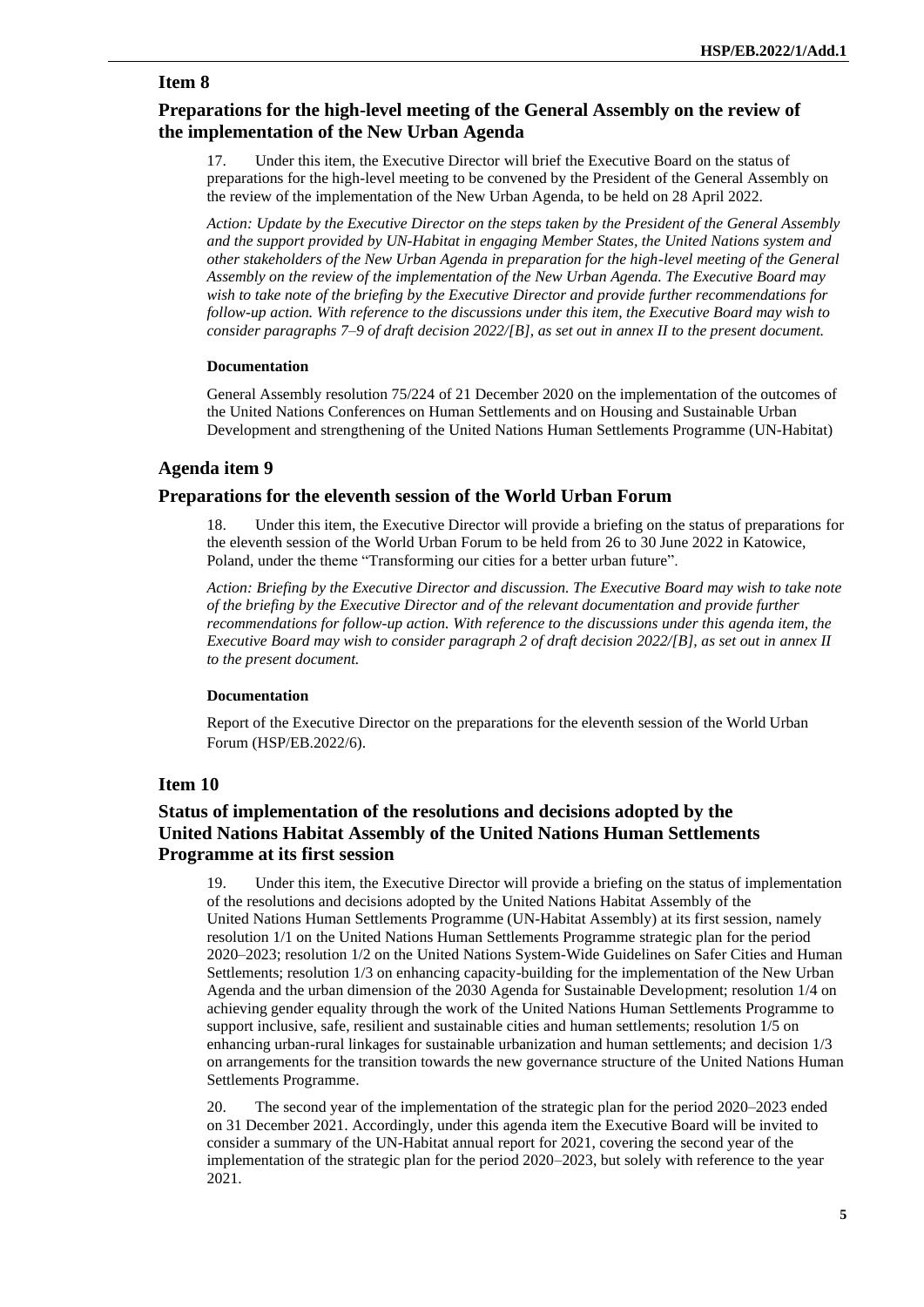*Action: Briefing by the Executive Director and discussion. The Executive Board may wish to take note of the briefing by the Executive Director and of the relevant documentation and provide further recommendations for follow-up action. With reference to the discussions under this item, the Executive Board may wish to consider paragraph 1 of draft decision 2022/[B] as set out in annex II to the present document.*

#### **Documentation**

Highlights of the outcomes of the implementation of the United Nations Human Settlements Programme strategic plan for the period 2020–2023 for the year 2021 (HSP/EB.2022/7)

Report of the Executive Director on the status of implementation of the resolutions and decisions adopted by the United Nations Habitat Assembly of the United Nations Human Settlements Programme at its first session (HSP/EB.2022/8)

# **Item 11**

# **Implementation by UN-Habitat of reform of the development system and management of the United Nations**

21. Under this item, and in line with paragraph 9 of decision 2021/8, the secretariat will provide an update on the implementation by UN-Habitat of the development system and management reform of the United Nations.

*Action: The Executive Board may wish to take note of the report on implementation by UN-Habitat of the reform of the development system and management of the United Nations and formulate further recommendations for follow-up action. With reference to the discussions under this item, the Executive Board may wish to consider paragraphs 10 to 12 of draft decision 2022/[B], as set out in annex II to the present document.*

#### **Documentation**

Report of the Executive Director on the implementation by the United Nations Human Settlements Programme of the reform of the development system and management of the United Nations (HSP/EB.2022/9)

# **Item 12**

# **Action by UN-Habitat to strengthen protection against sexual and any other type of exploitation and abuse and against sexual harassment in the workplace**

22. Under this item, pursuant to paragraph 4 (e) of decision 2019/4 and paragraph 9 of decision 2021/8, the secretariat will introduce the report of the Executive Director on action by the United Nations Human Settlements Programme to strengthen protection against sexual and any other type of exploitation and abuse and sexual harassment in the workplace, which includes the number of reports on allegations, investigations and action taken by UN-Habitat and trends in those categories.

*Action: The Executive Board may wish to take note of the report of the Executive Director on action by the United Nations Human Settlements Programme to strengthen protection against sexual and any other type of exploitation and abuse and sexual harassment in the workplace and formulate further recommendations for follow-up action. With reference to the discussions under this item, the Executive Board may wish to consider paragraph 8 of draft decision 2022/[A], as set out in annex II to the present document.*

#### **Documentation**

Report of the Executive Director on action by the United Nations Settlements Programme to strengthen protection against sexual and any other type of exploitation and abuse and sexual harassment in the workplace (HSP/EB.2022/10)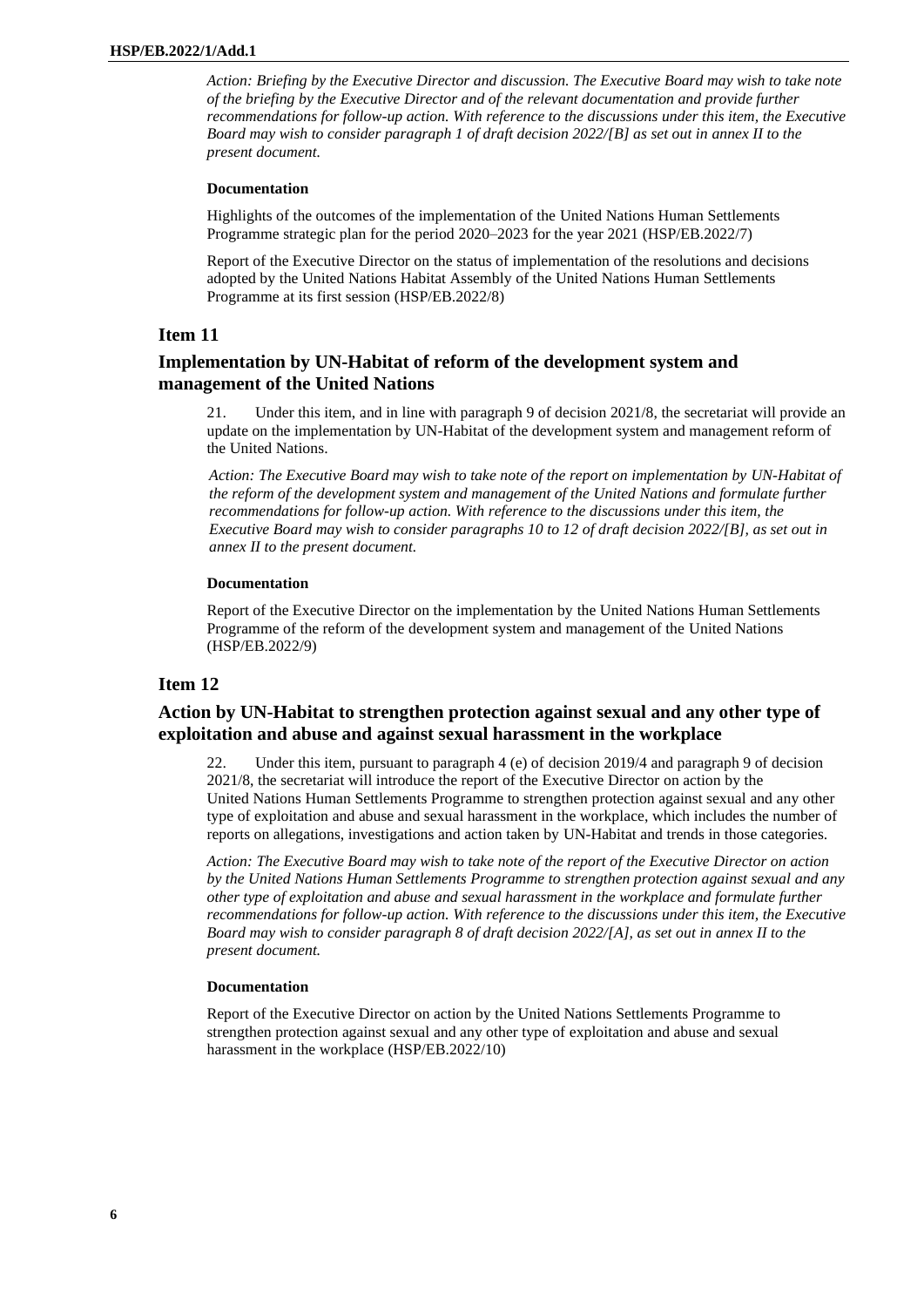# **Annual report on action by the Executive Director to update and improve the internal management, policies and procedures of UN-Habitat**

23. Under this item and in line with paragraph 4 (d) of decision 2019/4 and paragraph 9 of decision 2021/8, the secretariat will introduce the report of the Executive Director on actions to update and improve the internal management, policies and procedures of UN-Habitat.

*Action: Briefing by the Executive Director and discussion. The Executive Board may wish to take note of the report of the Executive Director on actions to update and improve the internal management, policies and procedures of UN-Habitat and formulate further recommendations for follow-up action. With reference to the discussions under this item, the Executive Board may wish to consider paragraph 7 of draft decision 2022/[A], as set out in annex II to the present document.*

#### **Documentation**

Report of the secretariat on actions to update and improve the internal management, policies and procedures of the United Nations Human Settlements Programme (HSP/EB.2022/11)

#### **Item 14**

**Progress made in the implementation of the working methods of the Executive Board pursuant to its decision 2020/6, and on the basis of a survey conducted by the secretariat following the request by the Executive Board at its second session of 2021 to evaluate the effectiveness of that session so as to further improve the process and outcome of future sessions, including discussions on the schedule of future sessions of the Board**

24. Under this item and in line with paragraph 9 of decision 2021/8, the secretariat will introduce the results of the survey conducted following the second session of the Executive Board of 2021 to evaluate the effectiveness of that session so as to further improve the process and outcome of future sessions.

25. In addition, and as recommended by the Bureau at its meeting held on 9 December 2021, the Executive Board will be invited to discuss the schedule of future sessions of the Executive Board to ensure alignment with the cycle of preparations of the annual draft work programme and draft budget of UN-Habitat.

*Action: Briefing by the Chair of the Executive Board on the results of the survey followed by discussion. Briefing by the Executive Director on the cycle of preparations of the annual draft work programme and draft budget of UN-Habitat followed by discussion. The Executive Board may wish to take note of the results of the survey and formulate further recommendations. The Board may also wish to take note of the briefing by the Executive Director on the cycle of preparations of the annual draft work programme and budget of UN-Habitat and formulate further recommendations on the schedule of its future meetings. With reference to the discussions under this item, the Executive Board may wish to consider paragraph 4 of draft decision 2022/[C] as set out in annex II to the present document.*

#### **Documentation**

Results of the survey conducted by the secretariat following the second session of the Executive Board of 2021 to evaluate the effectiveness of that session so as to further improve the process and outcome of future sessions (HSP/EB.2022/INF.2)

# **Item 15**

# **Consideration and adoption of the outcomes of the session, including the provisional agenda for the second session of 2022**

Under this item, the Executive Board may wish to adopt any draft decisions and outcomes of its first session of 2022.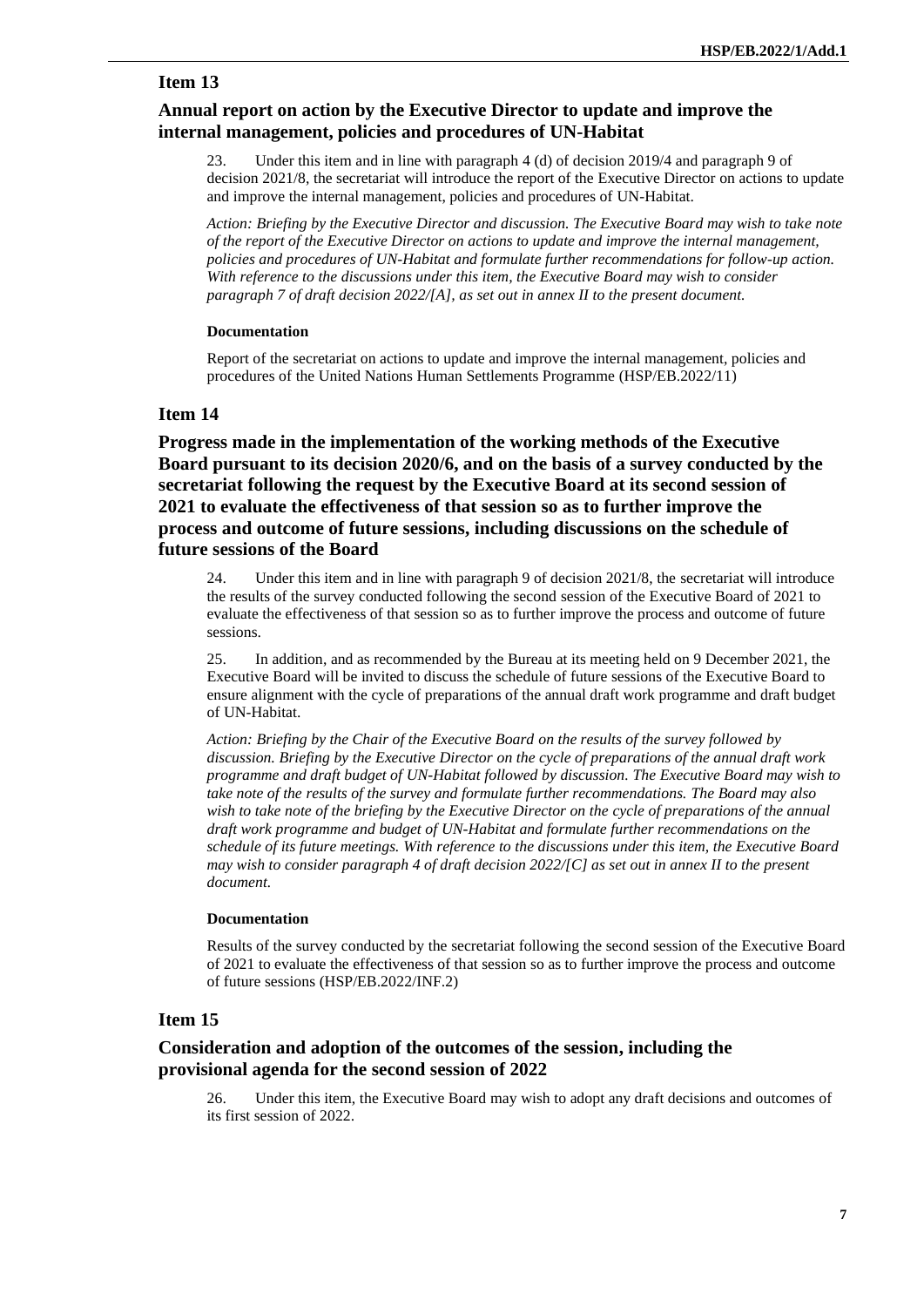27. The Executive Board will also adopt the provisional agenda for its second session of 2022 and decide on the dates for that session as part of the outcomes of the first session of 2022.

*Action: Consideration and possible adoption of the outcomes and decisions of the Executive Board at its first session of 2022, including the possible adoption of the dates and provisional agenda for the second session of 2022 of the Executive Board. With reference to the discussions under this item, the Executive Board may wish to consider paragraphs 5 and 6 of draft decision 2022/[C], as set out in annex II to the present document.*

#### **Documentation**

In-session draft decisions to be recommended by the Bureau and Member States, including on the dates and provisional agenda for the next session of the Executive Board, which will complement annex II to the present document.

# **Item 16**

#### **Election of officers of the Bureau**

Under this item, in accordance with rule 9 of the rules of procedure, the Executive Board will elect from among its members, and taking into consideration the need to ensure equitable geographical representation, a new Bureau comprising a Chair, three Vice-Chairs and a Rapporteur, to hold office starting at the end of the first session of 2022. In line with rule 9, the current offices of Chair and Rapporteur are to rotate to a different regional group.

29. The Chair of the Executive Board will lead the process of electing the new members of the Bureau for the period 2022–2023.

30. The composition of the Bureau of the Executive Board for the period 2022–2023 is as indicated below:

Latin American and Caribbean States: *Chair*

Eastern European States: *Vice-Chair*

African States: *Vice-Chair*

Asia-Pacific States: *Vice-Chair*

Western European and other States: *Rapporteur*

*Action: Election of officers of the Bureau (procedural action). With reference to the discussions under this item, the Executive Board may wish to consider paragraph 1 of draft decision 2022/[D], as set out in annex II to the present document.*

#### **Documentation**

Notification by the Executive Director on the first session of 2022 of the Executive Board of the United Nations Human Settlements Programme

Rules of procedure of the Executive Board of the United Nations Human Settlements Programme (HSP/HA.1/HLS.3)

# **Item 17**

#### **Other matters**

31. Under this item, the Executive Board will consider matters which, although not covered under any particular agenda item, are deemed to warrant its attention.

#### **Item 18**

#### **Closure of the session**

32. It is expected that the Executive Board will conclude the work of its first session of 2022 by 5 p.m. on Thursday, 31 March 2022.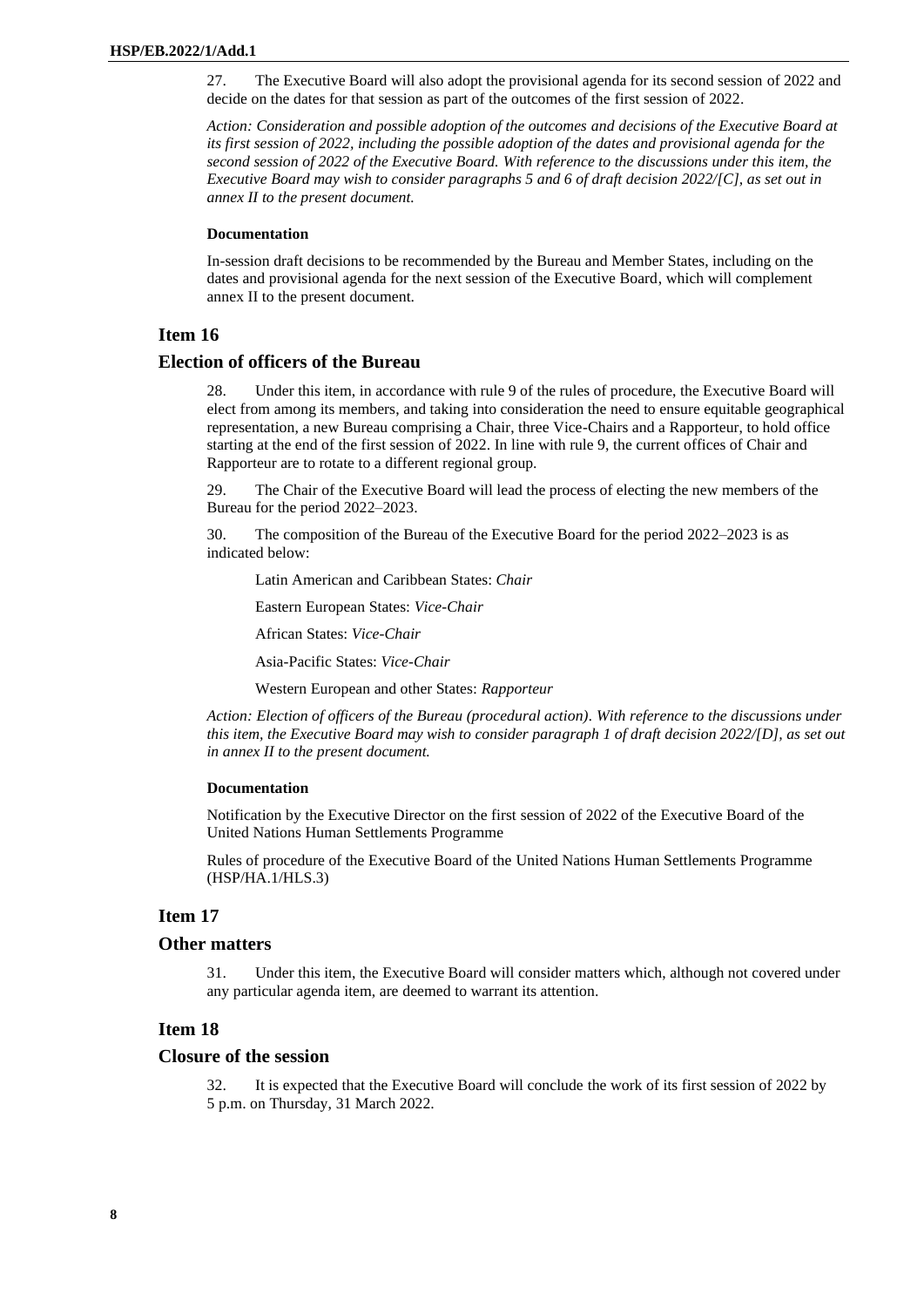# **Annex I**

| Day/date                    | Time <sup>1</sup> | Agenda item                                                                                                                                                                                                                                                                                                                                                                                                                                                   |
|-----------------------------|-------------------|---------------------------------------------------------------------------------------------------------------------------------------------------------------------------------------------------------------------------------------------------------------------------------------------------------------------------------------------------------------------------------------------------------------------------------------------------------------|
| Tuesday,                    | 9 a.m.            | 1.<br>Opening of the session.                                                                                                                                                                                                                                                                                                                                                                                                                                 |
| 29 March 2022               |                   | 2.<br>Organizational matters:                                                                                                                                                                                                                                                                                                                                                                                                                                 |
|                             |                   | Adoption of the agenda and the workplan for the first<br>(a)<br>session of 2022;                                                                                                                                                                                                                                                                                                                                                                              |
|                             |                   | Adoption of the report of the Executive Board on the<br>(b)<br>work of its second session of 2022.                                                                                                                                                                                                                                                                                                                                                            |
|                             |                   | 3.<br>Reports by the chairs of the ad hoc working groups established<br>by the Executive Board.                                                                                                                                                                                                                                                                                                                                                               |
|                             |                   | 4.<br>Financial, budgetary and administrative matters, including the<br>implementation of the resource mobilization strategy in<br>accordance with the strategic plan for the period 2020–2023 and<br>action by UN-Habitat to address geographical and gender<br>imbalances in the composition of its staff.                                                                                                                                                  |
|                             | 2 p.m.            | 5.<br>Reports of the Advisory Committee on Administrative and<br>Budgetary Questions relevant to the work and activities of<br>UN-Habitat issued since the previous session of the Executive<br>Board.                                                                                                                                                                                                                                                        |
|                             |                   | 6.<br>Status of and discussion on the draft annual work programme of<br>the United Nations Human Settlements Programme and draft<br>budget of the United Nations Habitat and Human Settlements<br>Foundation for 2023.                                                                                                                                                                                                                                        |
|                             |                   | Informal consultations on draft outcomes.                                                                                                                                                                                                                                                                                                                                                                                                                     |
| Wednesday,<br>30 March 2022 | 9 a.m.            | 7.<br>Implementation of the normative and operational activities of<br>UN-Habitat, including reporting on the programmatic activities<br>of UN-Habitat in 2021 and the implementation of<br>subprogrammes, flagship programmes and technical<br>cooperation activities.                                                                                                                                                                                       |
|                             |                   | 8.<br>Preparations for the high-level meeting of the General<br>Assembly on the review of the implementation of the New<br>Urban Agenda.                                                                                                                                                                                                                                                                                                                      |
|                             | 2 p.m.            | 9.<br>Preparations for the eleventh session of the World Urban<br>Forum.                                                                                                                                                                                                                                                                                                                                                                                      |
|                             |                   | 10.<br>Status of implementation of the resolutions and decisions<br>adopted by the United Nations Habitat Assembly of the<br>United Nations Human Settlements Programme at its first<br>session.                                                                                                                                                                                                                                                              |
|                             |                   | Implementation by UN-Habitat of the reform of the<br>11.<br>development system and management of the United Nations.<br>Informal consultations on draft outcomes.                                                                                                                                                                                                                                                                                             |
| Thursday,<br>31 March 2022  | 9 a.m.            | 12.<br>Action by UN-Habitat to strengthen protection against sexual<br>and any other type of exploitation and abuse and against sexual<br>harassment in the workplace.                                                                                                                                                                                                                                                                                        |
|                             |                   | 13.<br>Annual report on action by the Executive Director to update and<br>improve the internal management, policies and procedures of<br>UN-Habitat.                                                                                                                                                                                                                                                                                                          |
|                             |                   | Informal consultations on draft outcomes.                                                                                                                                                                                                                                                                                                                                                                                                                     |
|                             | 2 p.m.            | Progress made in the implementation of the methods of the<br>14.<br>Executive Board pursuant to its decision 2020/6 and on the<br>basis of a survey conducted by the secretariat following the<br>request by the Executive Board at its second session of 2021 to<br>evaluate the effectiveness of the that session so as to improve<br>the process and outcome of future sessions, including<br>discussions on the schedule of future sessions of the Board. |
|                             |                   | 15.<br>Consideration and adoption of the outcomes of the session,<br>including the provisional agenda for the second session of 2022.                                                                                                                                                                                                                                                                                                                         |
|                             |                   | Election of officers of the Bureau.<br>16.                                                                                                                                                                                                                                                                                                                                                                                                                    |
|                             |                   | 17.<br>Other matters.                                                                                                                                                                                                                                                                                                                                                                                                                                         |
|                             |                   | 18.<br>Closure of the session                                                                                                                                                                                                                                                                                                                                                                                                                                 |

# **Proposed organization of work and timetable for the first session of 2022 of the Executive Board, 29 to 31 March 2022**

<sup>1</sup> All time references are to Nairobi time (UTC + 3).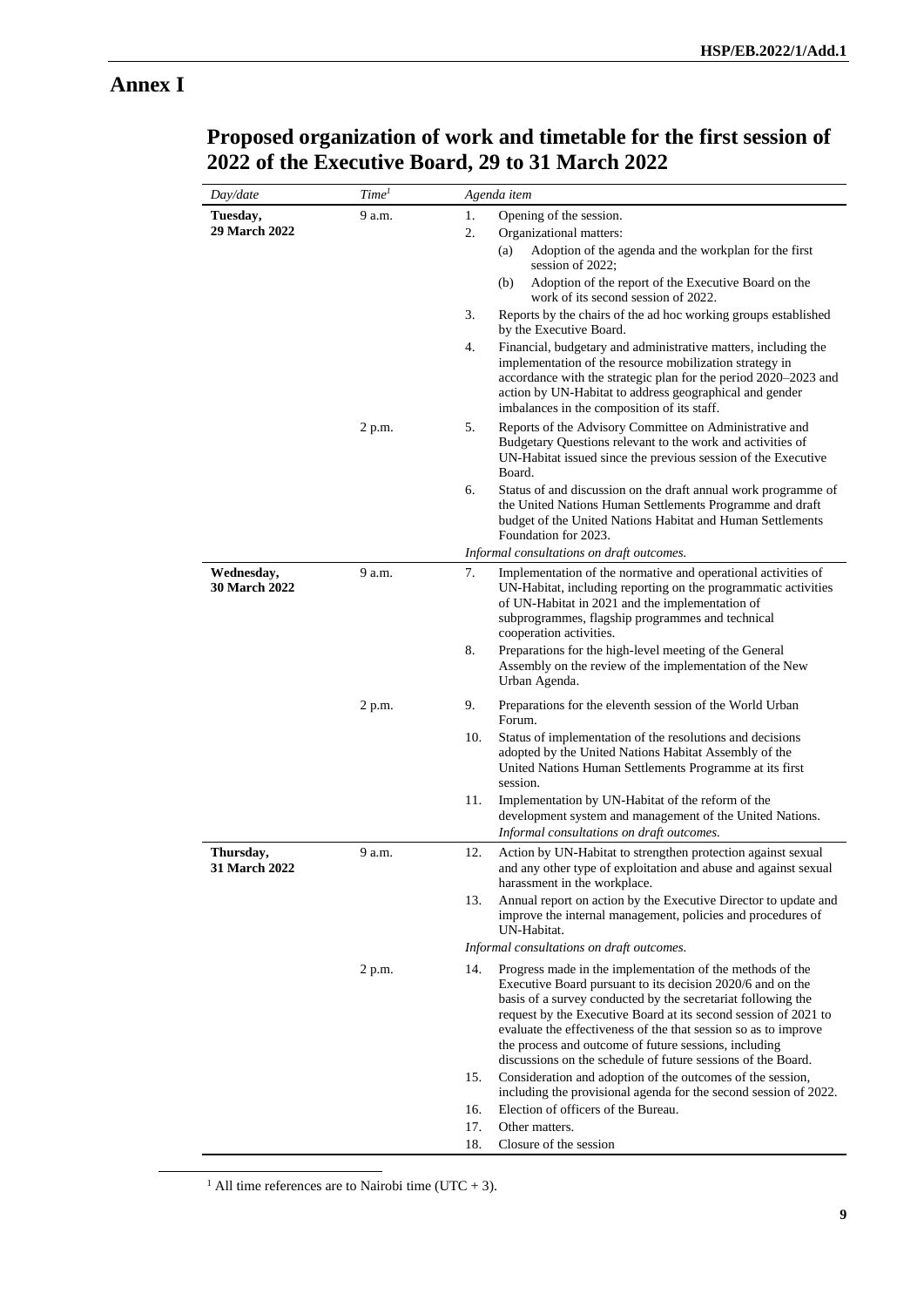# **Annex II**

# **Draft technical inputs from the secretariat for the proposed draft outcomes for consideration by the Executive Board at its second session of 2022**

**Draft decision 2022/[A]: Draft work programme of the United Nations Human Settlements Programme and draft budget of the United Nations Habitat and Human Settlements Foundation for 2023, and financial, budgetary and administrative matters of UN-Habitat**

*The Executive Board*

#### **(a) The status of the draft work programme of the United Nations Human Settlements Programme and the draft budget of the United Nations Habitat and Human Settlements Foundation for 2023**

1. [*Takes note*] of the report of the Executive Director on the draft work programme of the United Nations Human Settlements Programme (UN-Habitat) and the draft budget of the United Nations Habitat and Human Settlements Foundation for  $2023$ ;<sup>1</sup>

[*Recalls*] its decision 2021/6, in particular paragraph 11, in which it requested the ad hoc working group on programmatic, budgetary and administrative matters of the Executive Board to discuss a draft work programme and draft budget for UN-Habitat for 2023, in line with the Executive Director's recommended budget of \$12 million for the United Nations Habitat and Human Settlements Foundation non-earmarked budget for 2023 and other extrabudgetary resources;

3. [*Takes note of and decides to accept*] the recommendation by the ad hoc working group on programmatic, budgetary and administrative matters for the United Nations Habitat and Human Settlements Foundation non-earmarked budget for 2023 to be within the threshold of [\$12] million and further [requests] the Executive Director to finalise a draft annual work programme and budget of UN-Habitat for 2023 based on feedback from the Committee for Programme and Coordination and the Advisory Committee on Administrative and Budgetary Questions and to present those for further consideration by the Executive Board at its second session of 2022;

4. [*Welcomes*] the continued efforts by the Executive Director for the prioritization of UN-Habitat by the United Nations Controller for a possible increase of the regular budget allocation of the United Nations to UN-Habitat for 2023, as well as for the strategy to strengthen the financing of UN-Habitat, including through innovative sources of financing;

#### **(b) Financial, budgetary and administrative matters of UN-Habitat, including the implementation of the resource mobilization strategy and geographical and gender balance**

5. [*Welcomes*] the report of the Executive Director on the financial status of the United Nations Human Settlements Programme as at 31 December 2021, 2 the report of the Executive Director on progress on the implementation of the resource mobilization strategy in accordance with the United Nations Human Settlements Programme strategic plan for the period 2020–2023,<sup>3</sup> the report of the Executive Director on the staffing of the United Nations Human Settlements Programme as at 31 December 2021,<sup>4</sup> the report of the Executive Director on the interim financial status of the United Nations Human Settlements Programme as at 28 February 2022,<sup>5</sup> the report of the Executive Director on recruitment, equitable geographical distribution and gender parity;<sup>6</sup>

[Also welcomes] the report of the Executive Director on the ongoing restructuring of the United Nations Human Settlements Programme;<sup>7</sup>

<sup>1</sup> HSP/EB.2022/4.

<sup>2</sup> HSP/EB.2022/2.

<sup>3</sup> HSP/EB.2022/2/Add.2.

<sup>4</sup> HSP/EB.2022/2/Add.1.

<sup>5</sup> HSP/EB.2022/CRP.1.

<sup>6</sup> HSP/EB.2022/2/Add.3.

<sup>7</sup> HSP/EB.2022/2/Add.4.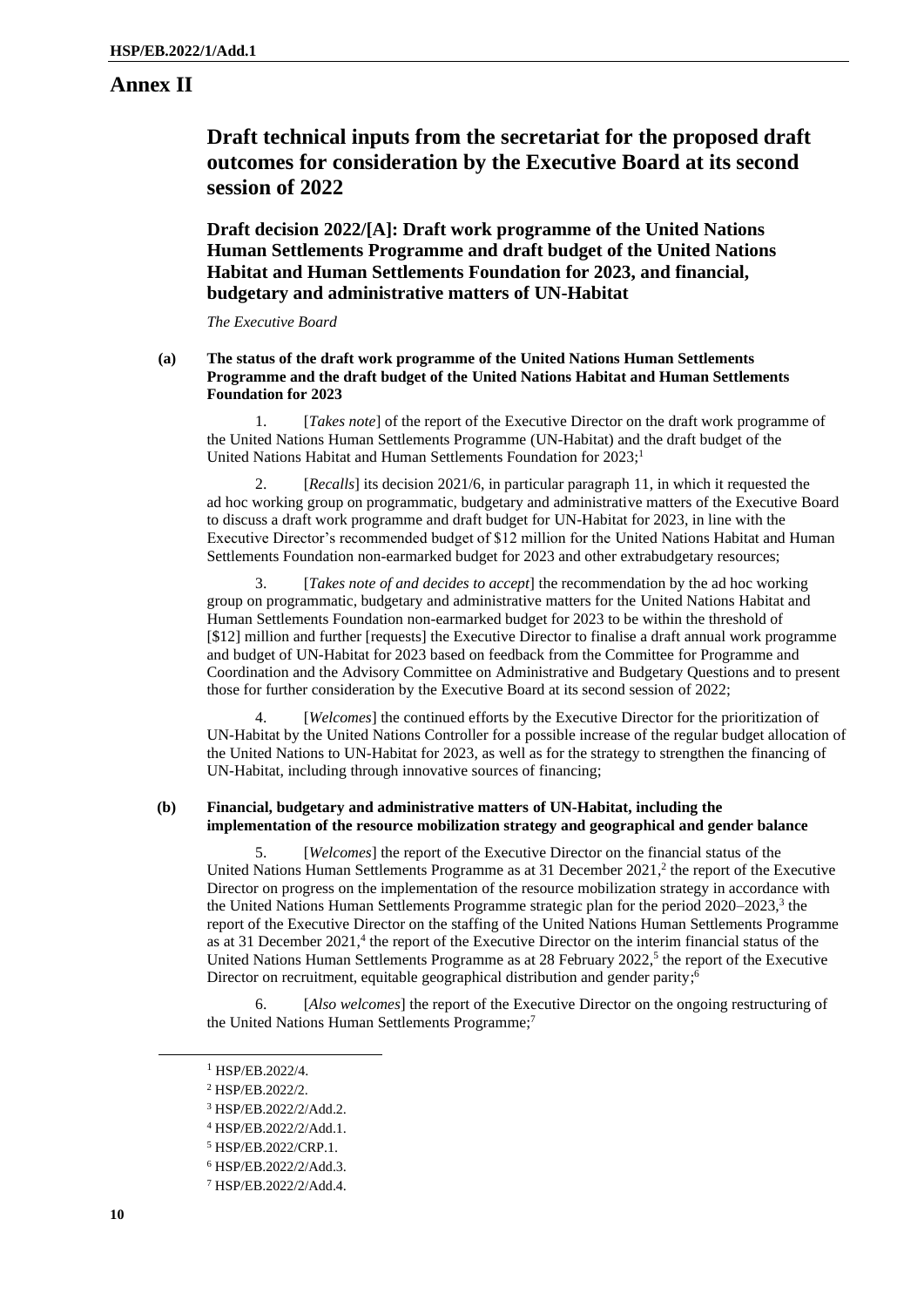7. [*Further welcomes*] the report of the secretariat on actions to update and improve the internal management, policies and procedures of the United Nations Human Settlements Programme;<sup>8</sup>

[*Welcomes*] the report of the Executive Director on action by the United Nations Human Settlements Programme to strengthen protection against sexual and any other type of exploitation and abuse and sexual harassment in the workplace.<sup>9</sup>

# **Draft decision 2022/[B]: Implementation of the normative and operational activities of the United Nations Human Settlements Programme**

*The Executive Board*

#### **(a) Implementation of the normative and operational activities of the United Nations Human Settlements Programme, including resolutions and decisions of the United Nations Habitat Assembly of the United Nations Human Settlements Programme**

1. [*Takes note*] of the report of the Executive Director on the status of implementation of the resolutions and decisions adopted by the United Nations Habitat Assembly of the United Nations Human Settlements Programme (UN-Habitat) at its first session<sup>10</sup> and the report of the Executive Director on the normative and operational activities of UN-Habitat, focusing on the People's Process in Afghanistan, the Global Urban Monitoring Framework and the work on climate change;<sup>11</sup>

2. [*Welcomes*] the development of the Global Urban Monitoring Framework, which is designed to enable localization of the Sustainable Development Goals and to assist cities in tracking how they are progressing in their efforts to meet the Goals and New Urban Agenda commitments and inform local action, ensuring that data is comparable; and [encourages] the timely implementation of the Global Urban Monitoring Framework;

3. [*Requests*] the Executive Director to actively provide support to Member States by means of normative guidance, technical assistance and strategic partnerships to achieve the goals of the Paris Agreement, including by leveraging the outcomes of the Innovate4Cities 2021 conference, and further requests the Executive Director to strengthen collaboration with the Intergovernmental Panel on Climate Change towards its special report on cities and climate change;

4. [*Encourages*] the Executive Director to explore with Member States and the Presidency of the Conference of the Parties to the United Nations Framework Convention on Climate Change the convening of a housing and urban development ministerial meeting on cities and climate change during the twenty-seventh session of the Conference of the Parties and to highlight the importance of the urban dimension of nationally determined contributions;

5. [*Welcomes*] the past and ongoing work, including in conflict situations, on advancing inclusive participatory processes to build durable solutions and sustainable peace, as exemplified by the People's Process, and recommends the further use of this approach in other contexts, as and when appropriate;

#### **(b) Preparations for and follow-up to the eleventh session of the World Urban Forum**

6. [*Welcomes*] the report of the Executive Director on the preparations for the eleventh session of the World Urban Forum;<sup>12</sup>

#### **(c) High-level meeting of the General Assembly on the implementation of the New Urban Agenda**

7. [*Welcomes*] efforts by UN-Habitat to support development of the Secretary-General's quadrennial report on the implementation of the New Urban Agenda, the urban dimensions of the five regional forums on sustainable development, a special segment of the substantive sessions of the Economic and Social Council dedicated to the New Urban Agenda, events organized by constituencies of the New Urban Agenda immediately prior to the high-level meeting of the General Assembly on the

<sup>8</sup> HSP/EB.2022/11.

<sup>9</sup> HSP/EB.2022/10.

<sup>10</sup> HSP/EB.2022/8.

<sup>11</sup> HSP/EB.2022/5.

<sup>12</sup> HSP/EB.2022/6.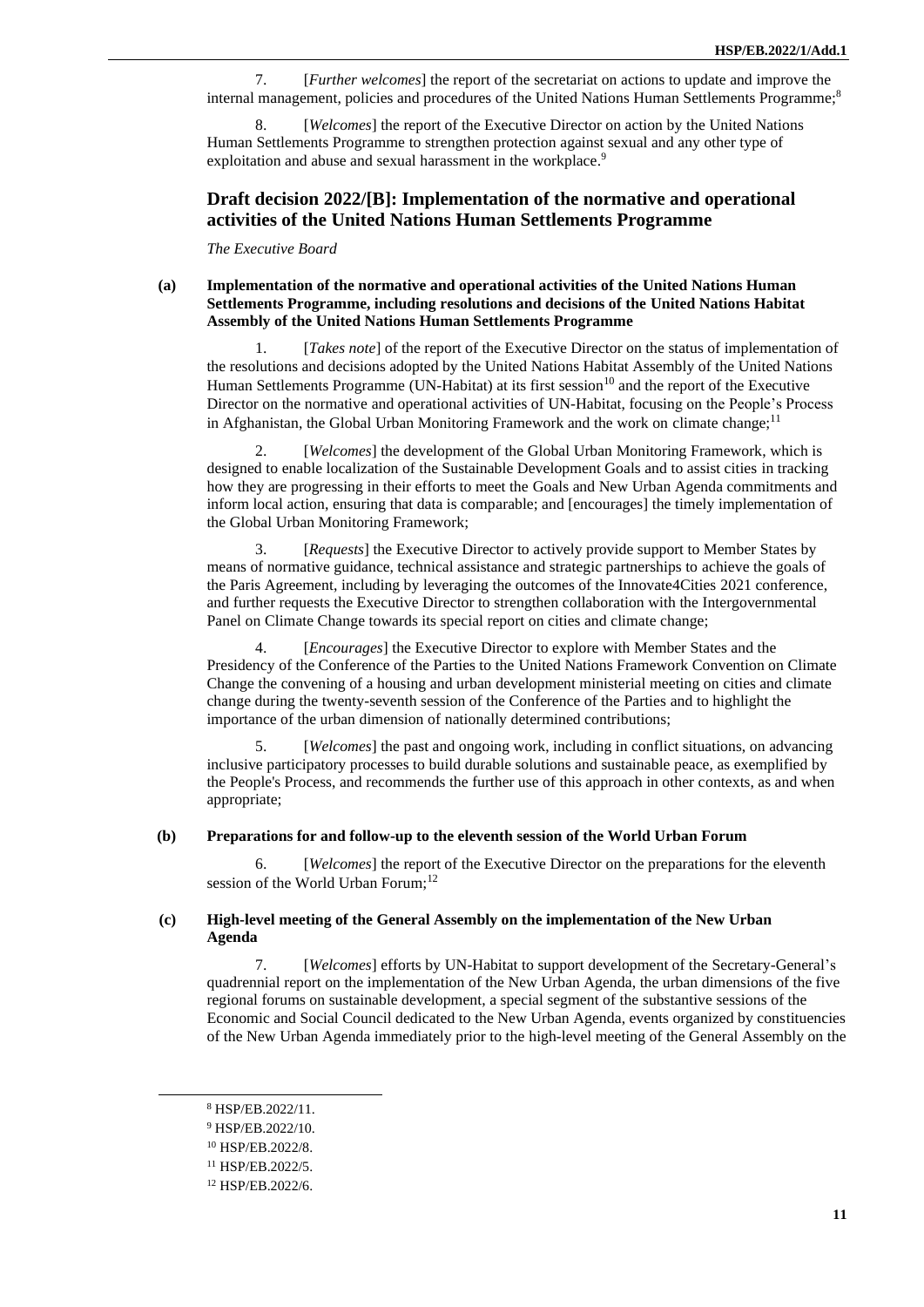implementation of the New Urban Agenda, and the efforts by the President of the General Assembly to convene the high-level meeting;

[*Encourages*] UN-Habitat to identify opportunities during the eleventh session of the World Urban Forum for constituencies of the New Urban Agenda to identify ways to accelerate the implementation of the New Urban Agenda, drawing upon the outcomes of the high-level meeting;

[*Urges*] UN-Habitat to leverage the outcome of the high-level meeting to inform the deliberations on a draft resolution on UN-Habitat at a meeting of the Second Committee of the General Assembly to be held in October 2022; the twenty-seventh session of the Conference of the Parties to the United Nations Framework Convention on Climate Change to be held in Sharm el-Sheik, Egypt, in November 2022; and the second session of the UN-Habitat Assembly to be held in June 2023;

#### **(d) Implementation by UN-Habitat of reforms of the development system and management of the United Nations**

10. [*Welcomes*] efforts by UN-Habitat to deepen the reforms of the development system and management of the United Nations by facilitating the implementation of the United Nations system-wide strategy on sustainable urban development through global inter-agency initiatives such as the United Nations Task Force on Future of Cities, the support provided to initiatives of the Secretary-General such as the guidance note of the Secretary-General on "The United Nations and Land and Conflict" and the High-Level Panel on Internal Displacement, and through multi-stakeholder processes such as the Local2030 coalition and the Global Urban Monitoring Framework, among other initiatives;

11. [*Encourages*] action taken by UN-Habitat to utilize the United Nations system-wide strategy on sustainable urban development to guide the design and implementation of bilateral cooperation frameworks (with the United Nations Development Programme, the United Nations Children's Fund, the Department of Economic and Social Affairs, the Office of the United Nations High Commissioner for Refugees, the United Nations Office on Drugs and Crime, the World Health Organization and the Food and Agriculture Organization of the United Nations), and to orient engagement with the Executive Office of the Secretary-General, including through the Chief Executives Board, the Senior Management Group, and the Executive Committee, as well as with the Development Coordination Office, the Inter-Agency Standing Committee and the United Nations Sustainable Development Group;

12. [*Recognizes*] the importance of the Secretariat's 2020 organizational structure to facilitate at country level the implementation of the United Nations system-wide strategy on sustainable urban development, noting the absence of the United Nations Habitat and Human Settlements Foundation non-earmarked funding necessary to support regional representatives and subregional offices in engaging with United Nations resident coordinators to promote joint urban programming, and calls upon donor governments in a position to do so to provide non-earmarked and soft-earmarked funding to enable UN-Habitat to effectively implement United Nations reforms.

# **Draft decision 2022/[C]: Methods of work of the Executive Board and the workplan of the Executive Board for 2022**

*The Executive Board*

#### **(a) Reports of the Executive Board and its ad hoc working groups**

1. [*Adopts*] the report of the Executive Board of the United Nations Human Settlements Programme on the work of its second session of  $2021$ ;<sup>13</sup>

[*Takes note*] of the briefing by the chair of the ad hoc working group on programmatic, budgetary and administrative matters on the work of that working group;

3. [*Also takes note*] of the briefing by the chair of the ad hoc working group on the development of a draft stakeholder engagement policy;

<sup>13</sup> HSP/EB.2021/21.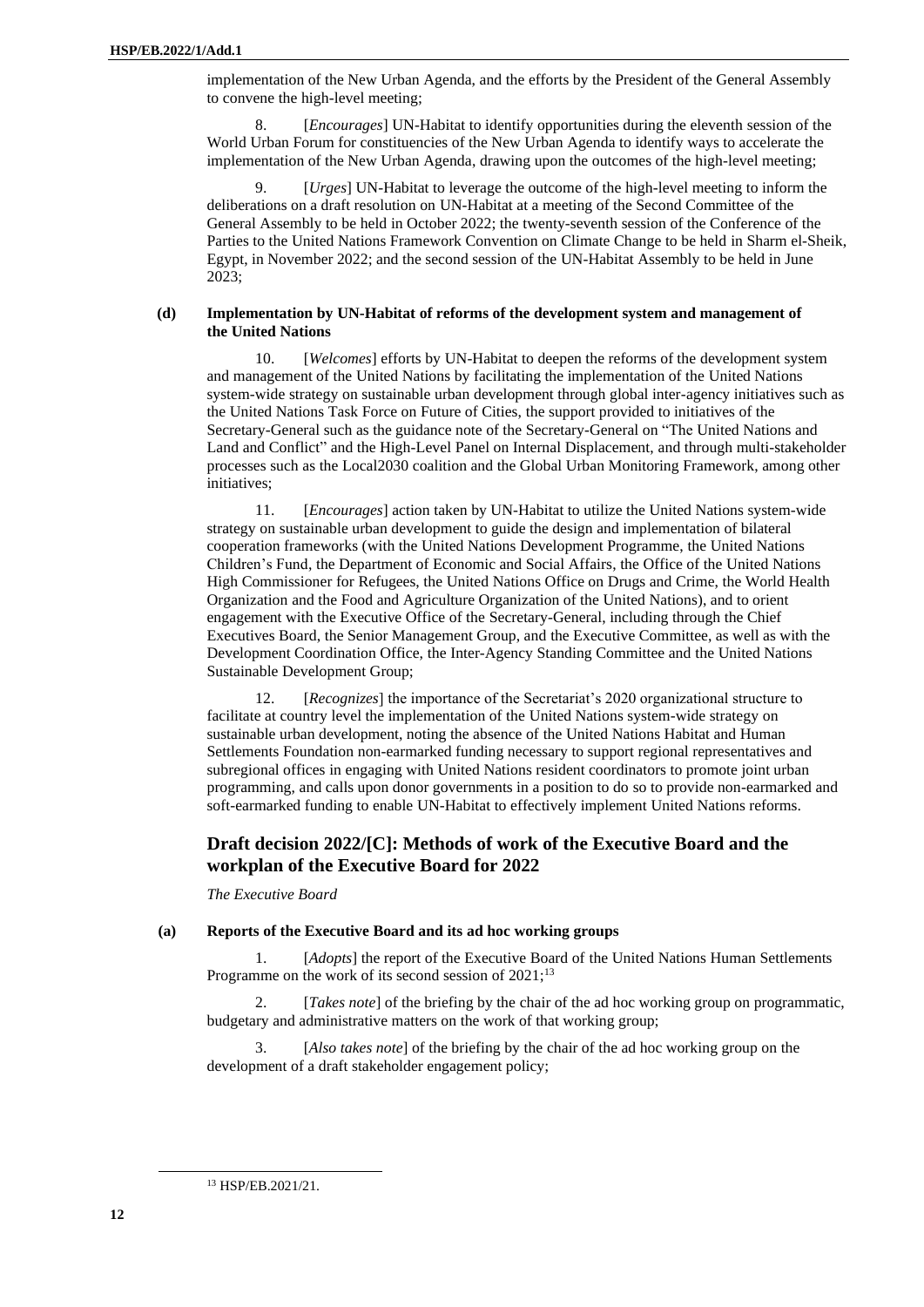#### **(b) Working methods of the Executive Board to improve the efficiency and effectiveness of the meetings of the Board**

4. [*Takes note*] of the results of the survey conducted by the Secretariat following the second session of the Executive Board of 2021 to evaluate the effectiveness of that session, so as to further improve the process and outcome of future sessions;  $14$ 

#### **(c) Dates and provisional agenda for the second session of 2022 of the Executive Board**

5. [*Decides*] that the second session of 2022 of the Executive Board will be held for a duration of two or three days between 15 and 17 November 2022;

6. [*Also decides*] that the provisional agenda for the second session of 2022 shall be as follows:

- 1. Opening of the session.
- 2. Organizational matters:
	- (a) Adoption of the agenda and the workplan for the second session of 2022;
	- (b) Adoption of the report of the first session of 2022.
- 3. Reports of the ad hoc working groups established by the Executive Board.
- 4. Financial, budgetary and administrative matters, including the implementation of the resource mobilization strategy in accordance with the strategic plan for the period 2020–2023 and action by UN-Habitat to address geographical and gender imbalances in the composition of its staff.
- 5. Discussion and possible approval of the draft work programme of the United Nations Human Settlements Programme and draft budget of the United Nations Habitat and Human Settlements Foundation for 2023.
- 6. Annual report for 2021 on the strategic plan for the period 2020–2023.
- 7. Implementation of the normative and operational activities of the United Nations Human Settlements Programme, including reporting on the programmatic activities of UN-Habitat in 2021 and the implementation of subprogrammes, flagship programmes and technical cooperation activities, and update on the response of UN-Habitat to the coronavirus disease (COVID-19) pandemic.
- 8. Outcome of the high-level meeting of the General Assembly on the implementation of the New Urban Agenda.
- 9. Outcome of the eleventh session of the World Urban Forum.
- 10. Update by the Executive Director on the preparations for the second session of the United Nations Habitat Assembly of the United Nations Human Settlements Programme.
- 11. Report of the Office of Internal Oversight Services to the Executive Board.
- 12. Report of the Ethics Office to the Executive Board.
- 13. Findings of the management and administration review of UN-Habitat by the Joint Inspection Unit.
- 14. Consideration and adoption of the outcomes of the session, including the provisional agenda for the first session of 2023 of the Executive Board.
- 15. Other matters.
- 16. Closure of the session.

<sup>14</sup> HSP/EB.2022/INF.2.